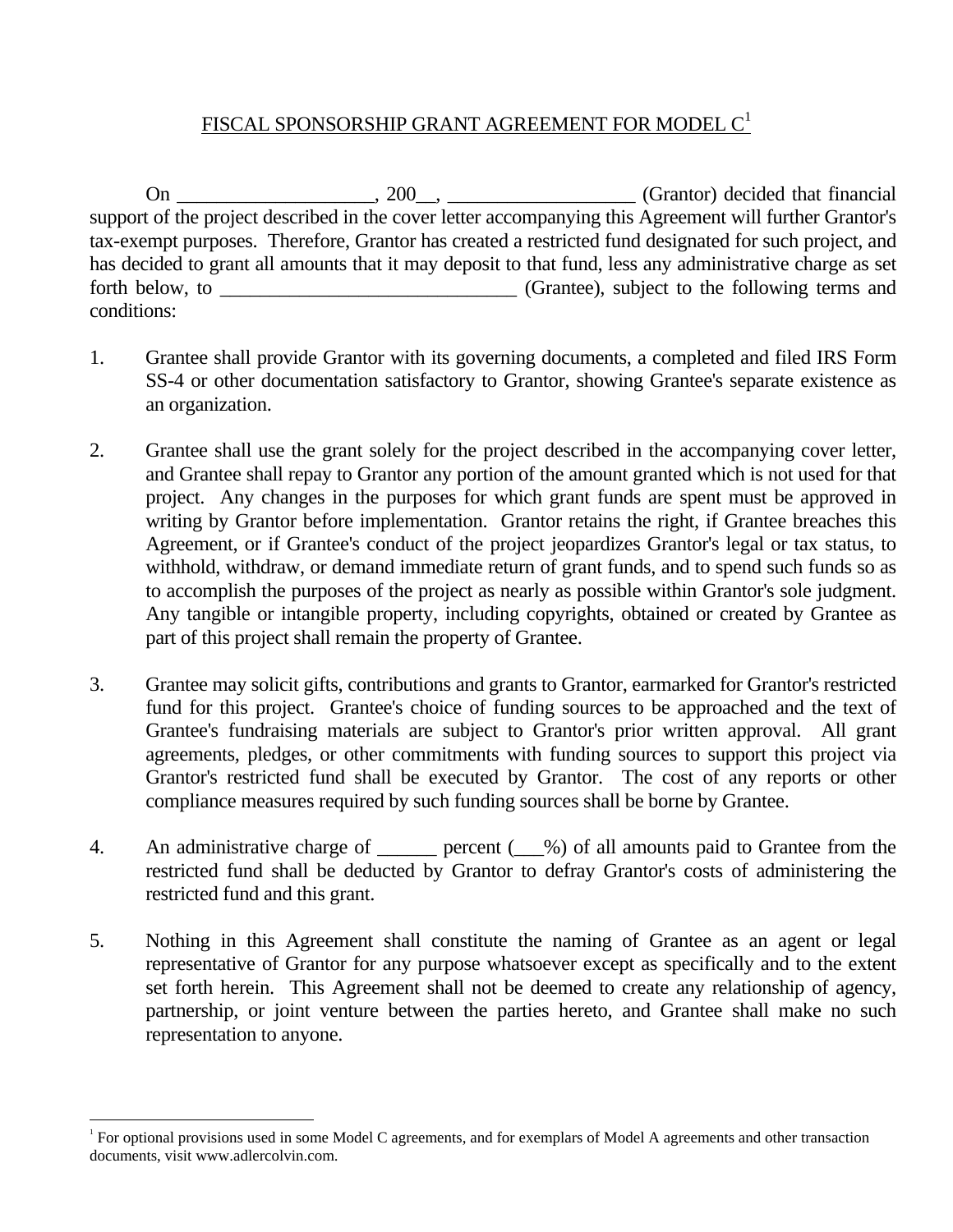- 6. Grantee shall submit a full and complete report to Grantor as of the end of Grantee's annual accounting period within which any portion of this grant is received or spent. The initial report shall be submitted by Grantee no later than \_\_\_\_\_\_\_\_\_\_\_\_\_\_, 200\_\_, and subsequent reports, if any, shall be due on the anniversary date of the initial report. The report shall describe the charitable programs conducted by the Grantee with the aid of this grant and the expenditures made with grant funds, and shall report on the Grantee's compliance with the terms of this grant.
- 7. This grant is not to be used in any attempt to influence legislation within the meaning of Internal Revenue Code (IRC) Section  $501(c)(3)$ . No agreement, oral or written, to that effect has been made between Grantor and Grantee.

*or, if the Grantor has evaluated the IRS limits imposed on Grantor's lobbying expenditures and has determined that part or all of the grant may be used for lobbying:*

- 7. This grant is not to be used in any attempt to influence legislation within the meaning of IRC Section 501(c)(3), except for expenditures described in IRC Section 4911 as follows: Up to \$\_\_\_\_\_\_\_\_\_\_ for grass roots lobbying, and up to \$\_\_\_\_\_\_\_\_\_\_ for all lobbying.
- 8. Grantee shall not use any portion of the funds granted herein to participate or intervene in any political campaign on behalf of or in opposition to any candidate for public office, to induce or encourage violations of law or public policy, to cause any private inurement or improper private benefit to occur, nor to take any other action inconsistent with IRC Section 501(c)(3).
- 9. Grantee shall notify Grantor immediately of any change in (a) Grantee's legal or tax status, and (b) Grantee's executive or key staff responsible for achieving the grant purposes.
- 10. Grantee hereby irrevocably and unconditionally agrees, to the fullest extent permitted by law, to defend, indemnify and hold harmless Grantor, its officers, directors, trustees, employees and agents, from and against any and all claims, liabilities, losses and expenses (including reasonable attorneys' fees) directly, indirectly, wholly or partially arising from or in connection with any act or omission of Grantee, its employees or agents, in applying for or accepting the grant, in expending or applying the funds furnished pursuant to the grant or in carrying out the program or project to be funded or financed by the grant, except to the extent that such claims, liabilities, losses or expenses arise from or in connection with any act or omission of Grantor, its officers, directors, trustees, employees or agents.
- 11. *[Clause providing for mediation or binding arbitration as an alternative to litigation, in the event of a dispute arising under the Agreement]*
- 12. This Agreement shall be governed by and construed in accordance with the laws of the State of applicable to agreements made and to be performed entirely within such State.